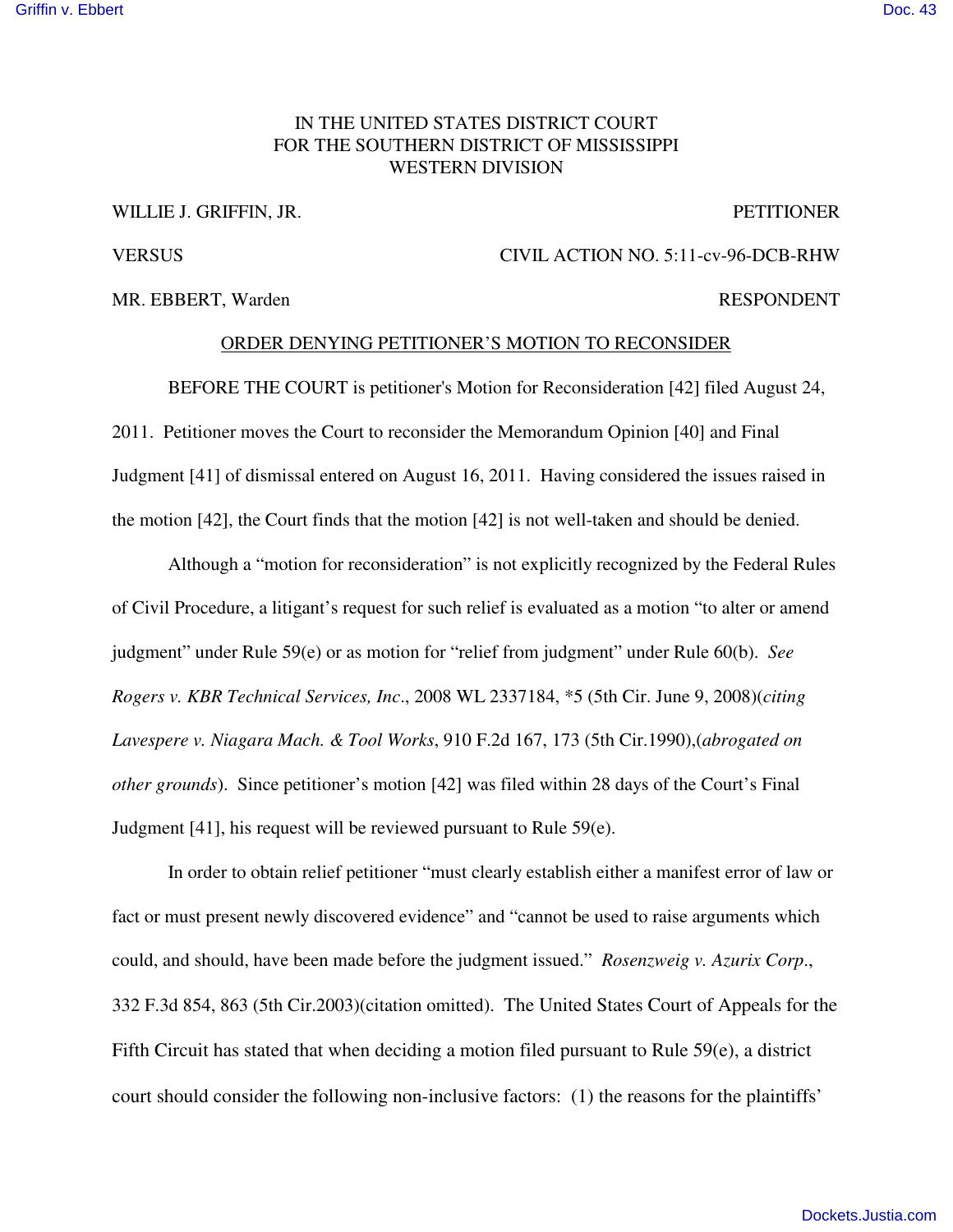default; (2) the importance of the evidence to the plaintiffs' case; (3) whether the evidence was available to the plaintiffs before they responded to the underlying motion; and (4) the likelihood that the defendants will suffer unfair prejudice if the case is reopened. *Sturges v. Moore*, 73 Fed.Appx. 777, 778, 2003 WL 22100834, at \*1 (5th Cir. Sept. 11, 2003)(citing *Ford v. Elsbury*, 32 F.3d 931, 937-38 (5th Cir. 1994)). Litigants considering a Rule 59(e) motion have been "strongly cautioned" to carefully consider the grounds for such a motion. *Atkins v. Marathon LeTorneau Co.*, 130 F.R.D. 625, 626 n.1 (S.D. Miss. 1990). "Whatever may be the purpose of Rule 59(e), it should not be supposed that it is intended to give an unhappy litigant one additional chance to sway the judge." *Id.* at 626.

Petitioner argues in his motion [42] that "this Court has committed an error of law based upon" its conclusion that it lacks jurisdiction to consider the instant  $\S$  2241 petition for habeas relief because it did not have jurisdiction of the instant petition when it was filed on December 10, 2007. As discussed in the Memorandum Opinion and Order [40] entered by this Court, under the law of the United States Court of Appeals for the Fifth Circuit, the only district that may consider a § 2241 habeas petition is the district in which the prisoner is confined **at the time he filed** his § 2241 petition. *Lee v. Wetzel*, 244 F.3d 370, 375 n.5 (5 th Cir. 2001). When the petitioner filed the instant civil action on December 10, 2007, he was incarcerated in a federal correctional facility located in the United States District Court for the Middle District of Pennsylvania. *See* Mem. Op. [40]. Therefore, after thorough consideration of the motion [42] submitted, the entire court record and relevant case law, the Court concludes that petitioner has failed to satisfy the requirements for obtaining relief pursuant to Rule 59(e) of the Federal Rules of Civil Procedure. Accordingly, it is hereby,

2